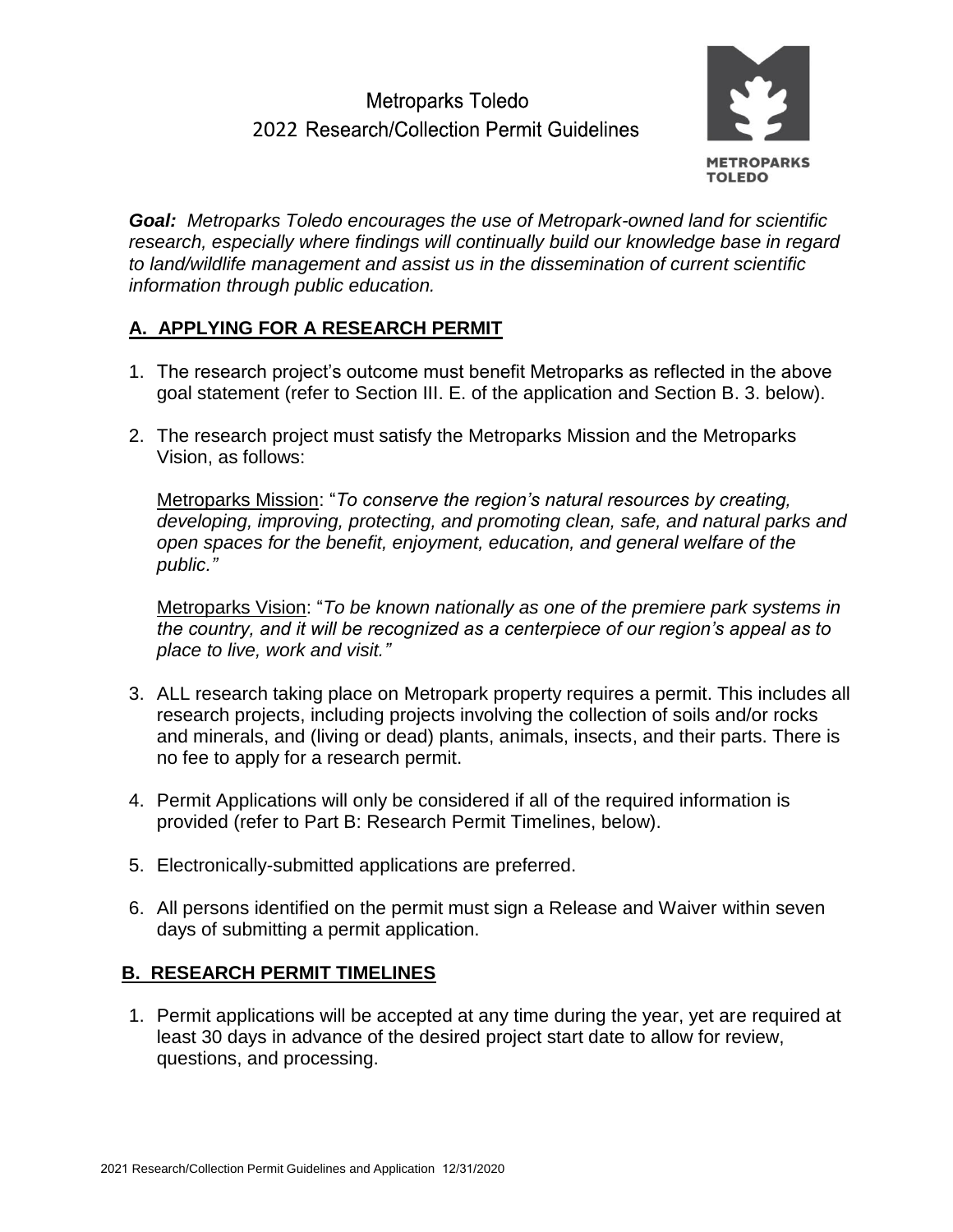- 2. Permits obtained after January 1 will be valid until December 31. Any permits granted after October 1 will be valid until December 31 of the following year. Some permits will only need to be obtained for a short amount of time. Short-term permit (one day to one month of field research) validity dates will be noted on the permit, however, the expiration date will reflect the last day of field research on Metropark property.
- 3. ALL permit holders must submit a project follow-up report with the following information: 1. Time period of research (should be same as permit application) 2. Summary of research activities (Example: Installed monitoring plots, collected specimens, etc.) 3. Summary of research findings (Example: Lupine populations in management unit X declined by 50% during the reporting period). 4. Specific management recommendations for Metroparks that are based on your research findings. 5. Relevant observations made while carrying your research (Example: New or unusual species observed, new populations of invasive species, unauthorized collection of plants by park users, etc.) 6. Whether you intend to submit your findings to a peer-review scientific journal (If published, please provide Metroparks with a copy of your paper).
- 4. If the above project follow-up report is not submitted by the student permit holder by January 31, unless another date has been agreed upon beforehand and noted on the permit, your advisor may be notified.

#### **C. GENERAL RULES**

- 1. Metroparks retains the discretion to grant and/or deny an application and revoke a research permit.
- 2. All Metropark rules and regulations will be enforced while on Metropark property (refer to [www.metroparkstoledo.com](http://www.metroparkstoledo.com/) for Rules and Regulations).
- 3. If conducting research after the park is closed, each researcher must be accompanied by at least one other person (also approved on permit).
- 4. If you are conducting a project for a college degree requirement, your advisor must e-mail a brief support letter stating that he or she has approved your project. This letter must be received before the permit will be issued.
- 5. Your research information and/or data that you have submitted to Metroparks will be utilized as an educational resource and may be shared with others.
- 6. Upon the issuance of the permit, parking passes will be assigned. The permit holder must follow Metropark parking rules listed on the parking permit.
- 7. Advance approval must be sought in situations where projects require vehicles to be driven in unauthorized areas or on any trail. Metroparks Research vehicle identification signage must be obtained beforehand.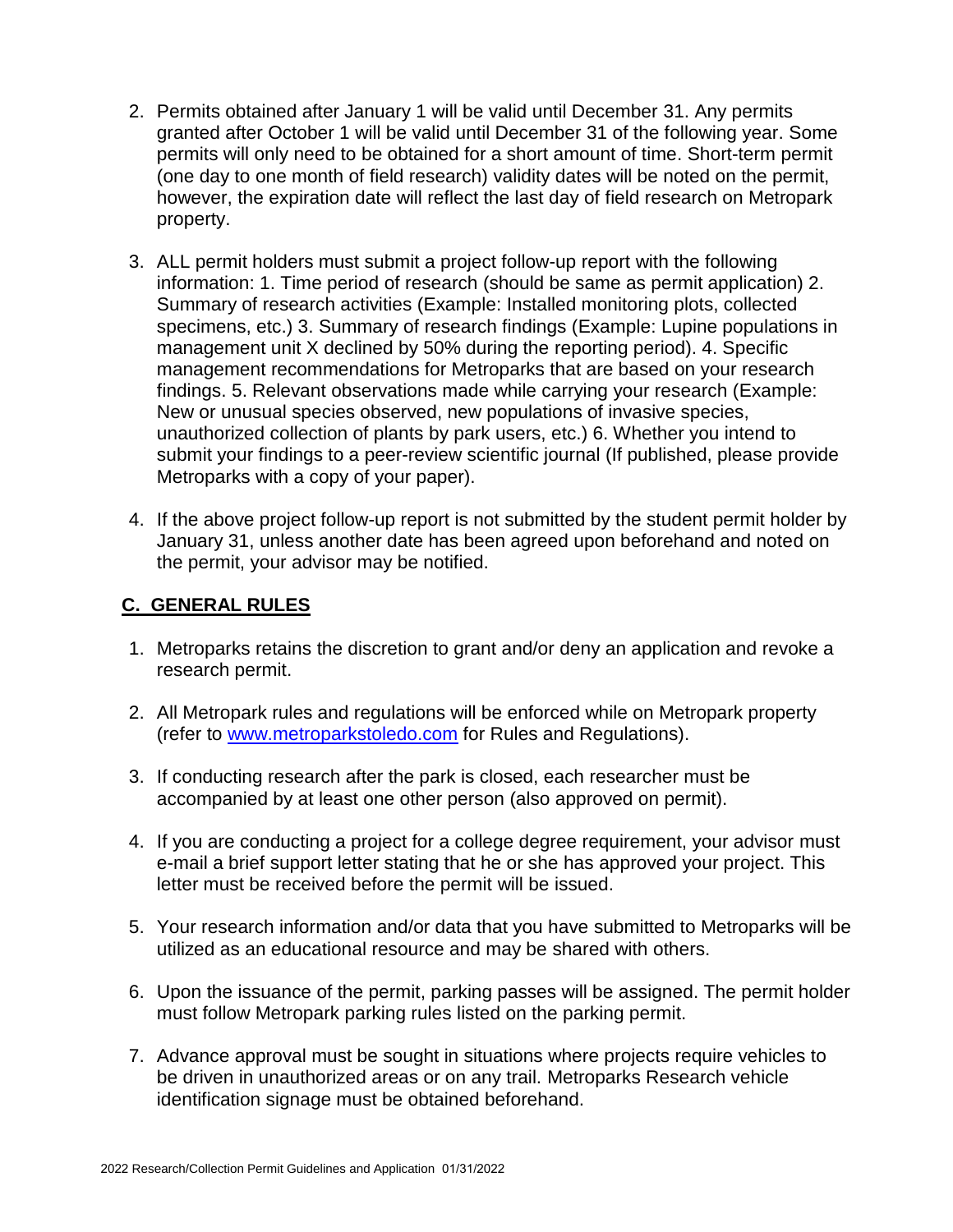- 8. Any damage that occurs on Metroparks property as a result of your research must be reported to a Metroparks Ranger or Research and Monitoring Supervisor within 24 hours by calling 419-360-9179 or 419-461-4860. Caution must be taken to avoid negative impacts to natural areas by proper use of vehicles and equipment. It is the permit applicant's responsibility to contact local utility companies by calling OUPS (after discussing details with Metroparks) if the research permit requires ground disturbing activities beyond a certain soil depth (to be determined at the time of application submission). Research permits will not be granted until the area in question has been cleared.
- 9. Researchers working in the field should be prepared to answer questions about the research project from other park visitors. A nametag must be worn at all times while conducting research on Metroparks property, and "Research" nametags are available from Metroparks by calling: 419-461-4860. Temporary trail signage for public education may also be needed in some situations.
- 10.No part of the research project is to be facilitated and/or undertaken on Metroparks property by anyone other than the researcher(s) named on the permit by anyone other than the lead researcher and the approved duties of his/her assistants (named/outlined on the permit). For example, it is not permissible for the permit holder to engage groups of field researchers, University classes/groups of students, and/or volunteers in field work under a specific permit number without approval at the time the permit is issued or prior modification of that permit (at least 14 days prior to the group's planned arrival) by contacting Metroparks.
- 11. Permit applications will not be considered without submission of GPS points in regard to each piece of field equipment in decimal degree format. Permits will not be considered if applications are submitted without the appropriate, corresponding Land Management Unit numbers (LMU#'s) in relation to all research activities planned. A short-term "access permit" may be granted for the site(s) initially and only for obtaining GPS readings in "off trail" areas. Google Earth KMZ files are also available on the Metroparks website at [www.MetroparksToledo.com](http://www.metroparkstoledo.com/) if more map/location detail is desired.
- 12. All research equipment must be removed within two weeks of research project completion.
- 13. You must communicate any changes in regard to scheduling to Karen Menard, 419- 461-4860.
- 14. If you intend to modify or make any changes to the information originally submitted on your application (within the dates of your valid permit), you will need to submit a special "Research Permit Change Form" (available by contacting the Research and Monitoring Supervisor), with noted changes for Metroparks approval before you proceed.